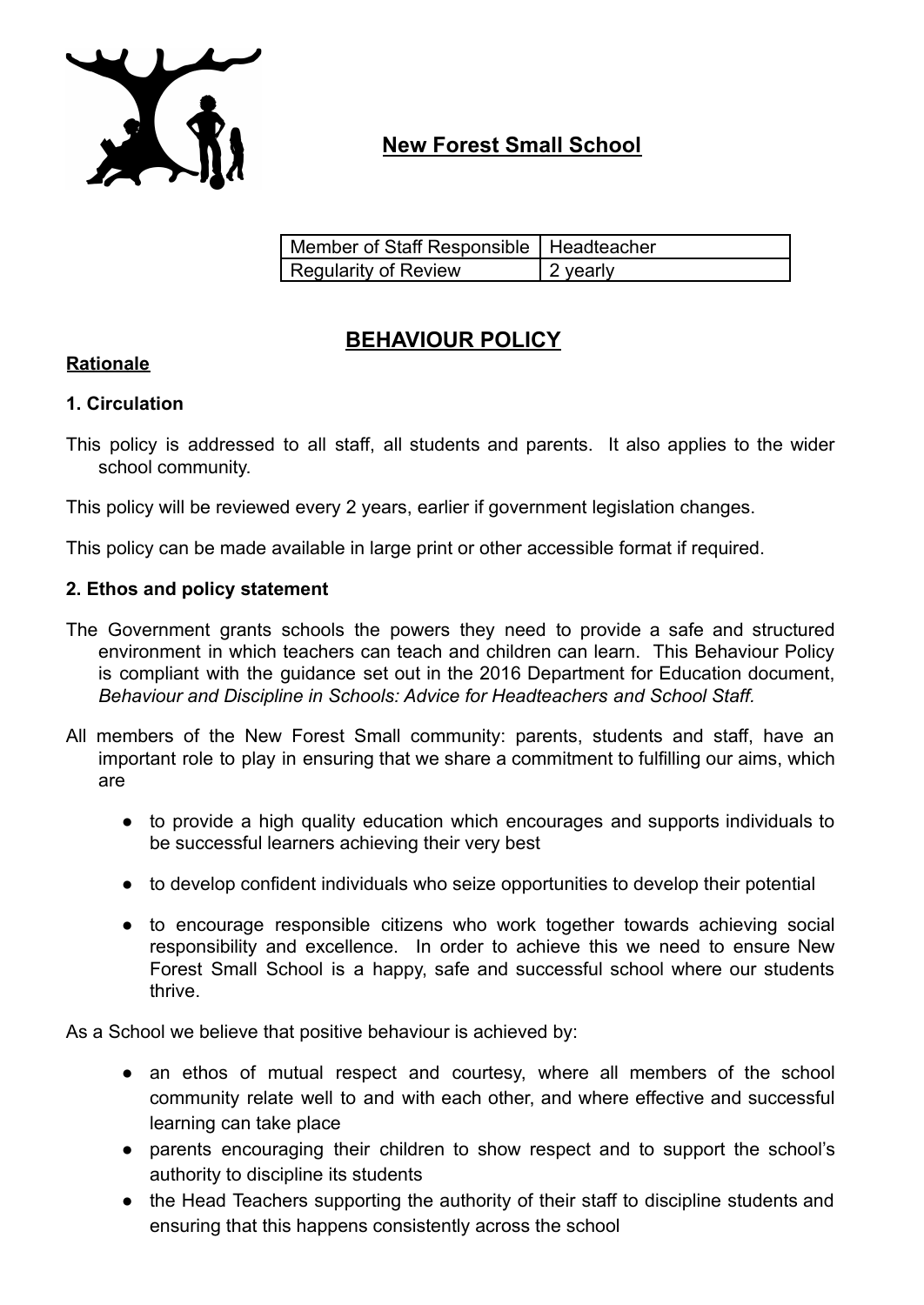- developing in all students a sense of fair discipline and acceptance of responsibility for their own actions
- using a code of classroom and school-wide behaviour conduct which is clear, consistent and fair to all
- rewarding positive attitude, achievement, responsibility and behaviour
- dealing with allegations against teachers and other school staff quickly, fairly and consistently in a way that protects the student and at the same time supports the person who is the subject of the allegation
- every teacher being active in managing and improving children's behaviour

## **3. Application**

- The Head Teachers intend that the school rules and the sanctions provided in this policy shall also, in appropriate circumstances, be capable of regulating the conduct of students when they are away from school premises, travelling to and from school and outside of the jurisdiction of the school, for example during half term and the holidays. This will normally be where the conduct in question could have repercussions for the orderly running of the school, affects the welfare of a member or members of the school community or a member of the public, or which brings the school into disrepute.
- **The Head Teachers** will be responsible for the implementation and day-to-day management of the policy and procedures.
- **Staff**, including teachers, support staff and volunteers, will be responsible for ensuring that the policy and procedures are followed, and consistently and fairly applied. The power to discipline pupils is not restricted to teachers, but also includes other paid staff with responsibility for pupils, such as Learning Support Assistants. Mutual support amongst all staff in the implementation of the policy is essential. Members of staff have a key role in advising the Head Teacher on the effectiveness of the policy and procedures. They also have responsibility, with the support of the Head Teacher, for creating a high quality learning environment, teaching positive behaviour for learning and implementing the agreed policy and procedures consistently.
- **The Head Teachers and staff** will ensure there is no differential application of the policy and procedures on any grounds, particularly ethnic or national origin, culture, religion or belief or the lack of it, sex, gender (including gender reassignment), disability or sexual orientation. They will also ensure that the concerns of students are listened to, and appropriately addressed.
- **Parents and carers** will be expected, encouraged and supported to take responsibility for the behaviour of their child both inside and outside the school. The school will encourage parents to work in partnership with the school to assist it in maintaining high standards of desired behaviour.
- **Students** are expected to take responsibility for their own behaviour and will be made fully aware of the school policy, procedure and expectations. Students will also be encouraged to take responsibility for their social and learning environment making it both safe and enjoyable by reporting undesirable behaviour.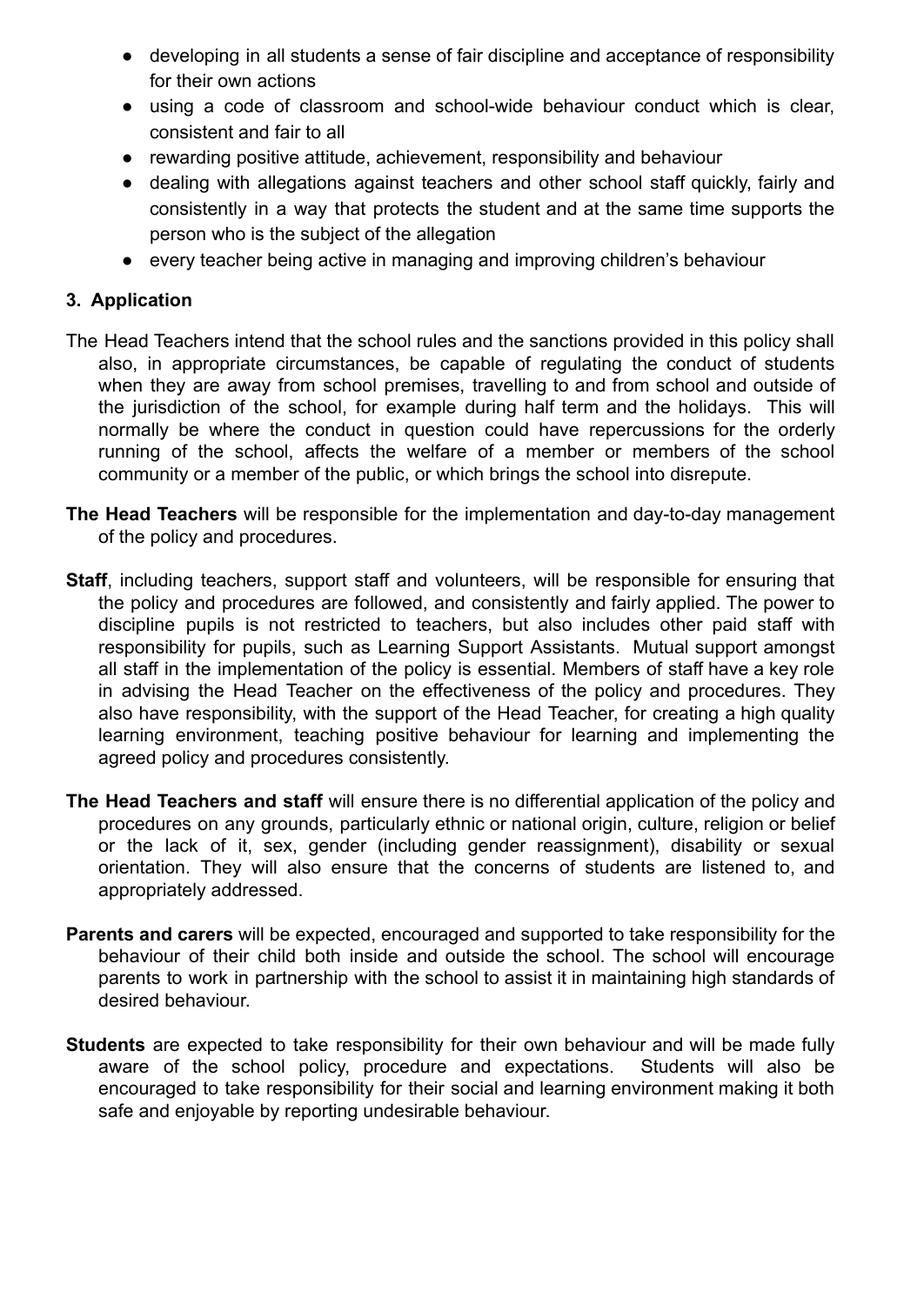### **4. School expectations**

The School expects that students will:

- Attend all classes on time.
- Work hard and achieve their very best both in classwork and homework.
- Show respect for other people, their property and opinions.
- Follow the requests and instructions of staff at all times.
- Wear appropriate clothing for the time of year, with no offensive slogans and not sufficient bodily coverage for a school environment.
- Be prepared and fully equipped each day.
- Tell the truth.
- Take pride in the school site, keeping it free from litter, graffiti and damage.
- Maintain the school's good reputation at all times.
- Not use any social networking site to make negative comments about other students or members of staff in the school.
- Not bring prohibited items (knives or other weapons, illegal drugs, alcohol, high-caffeine energy drinks, e-cigarettes, tobacco, matches, lighters, fireworks, pornographic images) into school
- Not use mobile phone devices or any other form of media e.g. social networking sites to make negative comments about other students or staff including taking photographs of others without their permission.
- Not use mobile phones in lessons unless asked to do so to support learning by the teacher in class.
- Primary aged pupils should not bring in any electronic devices. Secondary age pupils should hand phones into the office when they arrive in school and collect them at 3:30pm

# **5. Conduct**

The School expects that students will:

- Show respect whilst in school and whilst representing the school.
- Be courteous towards their peers and the school's wider community members.
- Uphold the expectations set up in this policy.
- Behave in a manner which protects the health and safety and well-being of themselves and others
- Abide by the laws of the land at all times
- Act as ambassadors for themselves, their peers and the school.

#### **6. Rewarding good behaviour**

The School understands that rewards can be more effective than punishment in motivating students. The School is committed to promoting and rewarding good behaviour and may do so by verbally praising pupils' good work and behaviour and displaying good work on the 'Outstanding Work' board.

#### **7. Poor behaviour: use of disciplinary sanctions**

The School understands that the use of sanctions must be reasonable and proportionate to the circumstances of the case and that account must be taken of a range of individual student needs in determining the appropriate use of such sanctions, including the student's age, any special educational needs or disability and any religious requirements affecting the student. **The School has the following range of disciplinary sanctions**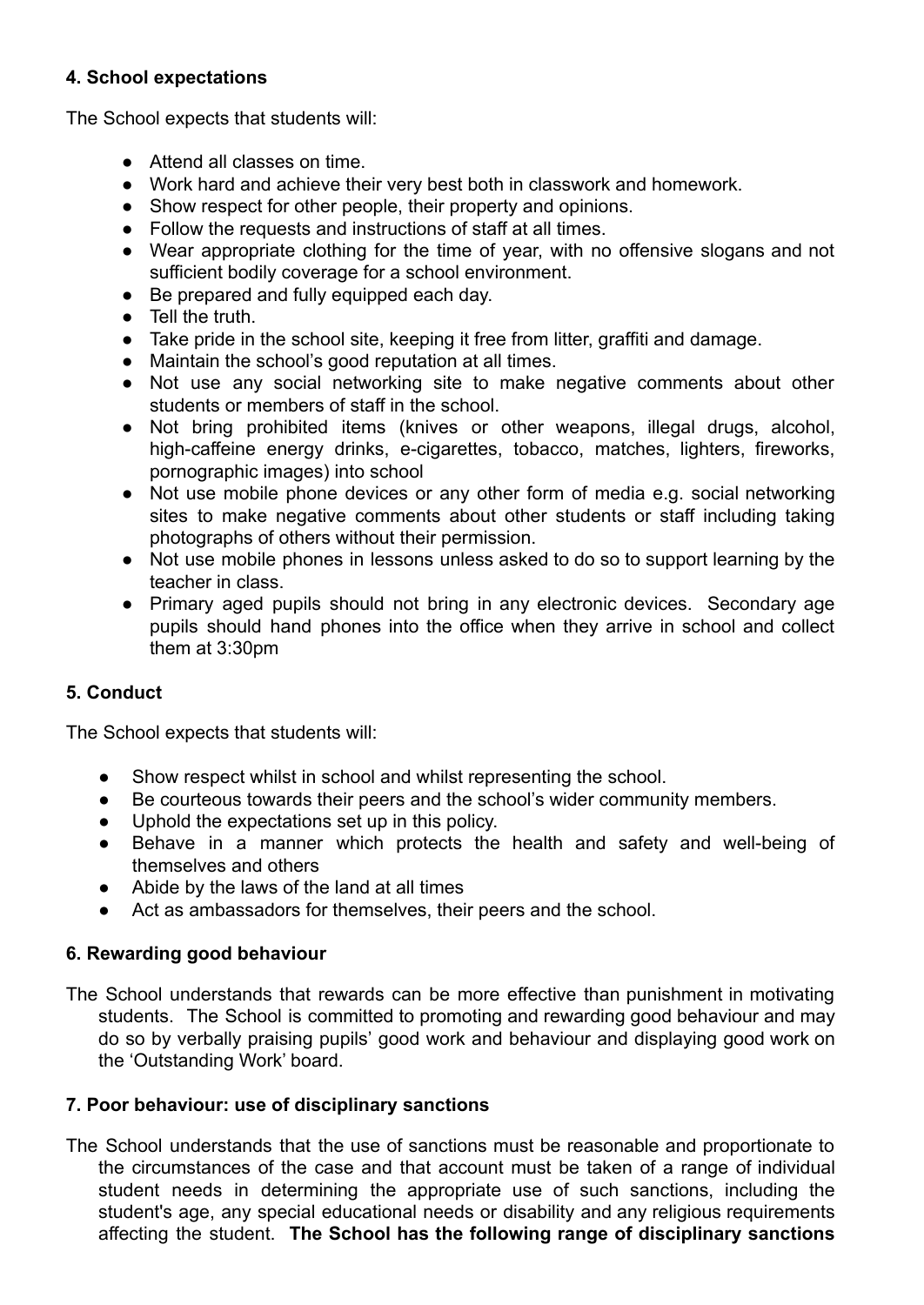**that may be implemented as appropriate and are not necessarily incremental,** *eg: a first offence could lead to any one of the actions stated below:*

- Reminders, warnings or a verbal reprimand as appropriate by staff
- Extra work or repeating unsatisfactory work until it meets the required standard
- Loss of privileges
- Missing break time
- School based community service or imposition of a task such as picking up litter or weeding school grounds; tidying a classroom; or removing graffiti.
- Class teachers implementing 'time out' in a safe place
- Individual student behaviour plans or contracts
- Confiscation of banned items.
- Removal/withdrawal from lessons including subject classroom changes and whole school isolation in a safe place with adult supervision.
- Fixed term and permanent suspension/exclusions
- Alternative education provision (onsite or offsite) (see Appendix 1)

To be lawful, the sanction must satisfy the following three conditions:

- 1) The decision to sanction a pupil must be made by a paid member of school staff or a member of staff authorised by the headteacher;
- 2) The decision to sanction the pupil and the sanction itself must be made on the school premises or while the pupil is under the charge of the member of staff; and
- 3) It must not breach any other legislation (for example in respect of disability, special educational needs, race and other equalities and human rights) and it must be reasonable in all the circumstances.
- In determining whether a sanction is reasonable, section 91 of the Education and Inspections Act 2006 says the penalty must be reasonable in all the circumstances and that account must be taken of the pupil's age, any special educational needs or disability they may have, and any religious requirements affecting them. Corporal punishment is illegal in all circumstances.
- The headteacher may limit the power to apply particular sanctions to certain staff, and/or extend the power to discipline to adult volunteers, for example to parents who have volunteered to help on a school trip.

Parents will be informed of any sanctions as deemed appropriate.

- In all cases of misconduct, including those outside of the School, the Head will consider whether the police or youth crime prevention team should be notified of the incident and the disciplinary action taken. The police and parents will always be informed where the student's behaviour is criminal or poses a serious threat to a member of the public.
- Where behavioural issues give cause to suggest that a child is suffering or is likely to suffer significant harm, the school's safeguarding and child protection procedures will be followed in accordance with relevant safeguarding legislation and Government guidance. Teachers will also consider whether continuing disruptive behaviour might be the result of unmet educational or other needs. At this point, the school will consider whether a multiagency assessment is necessary.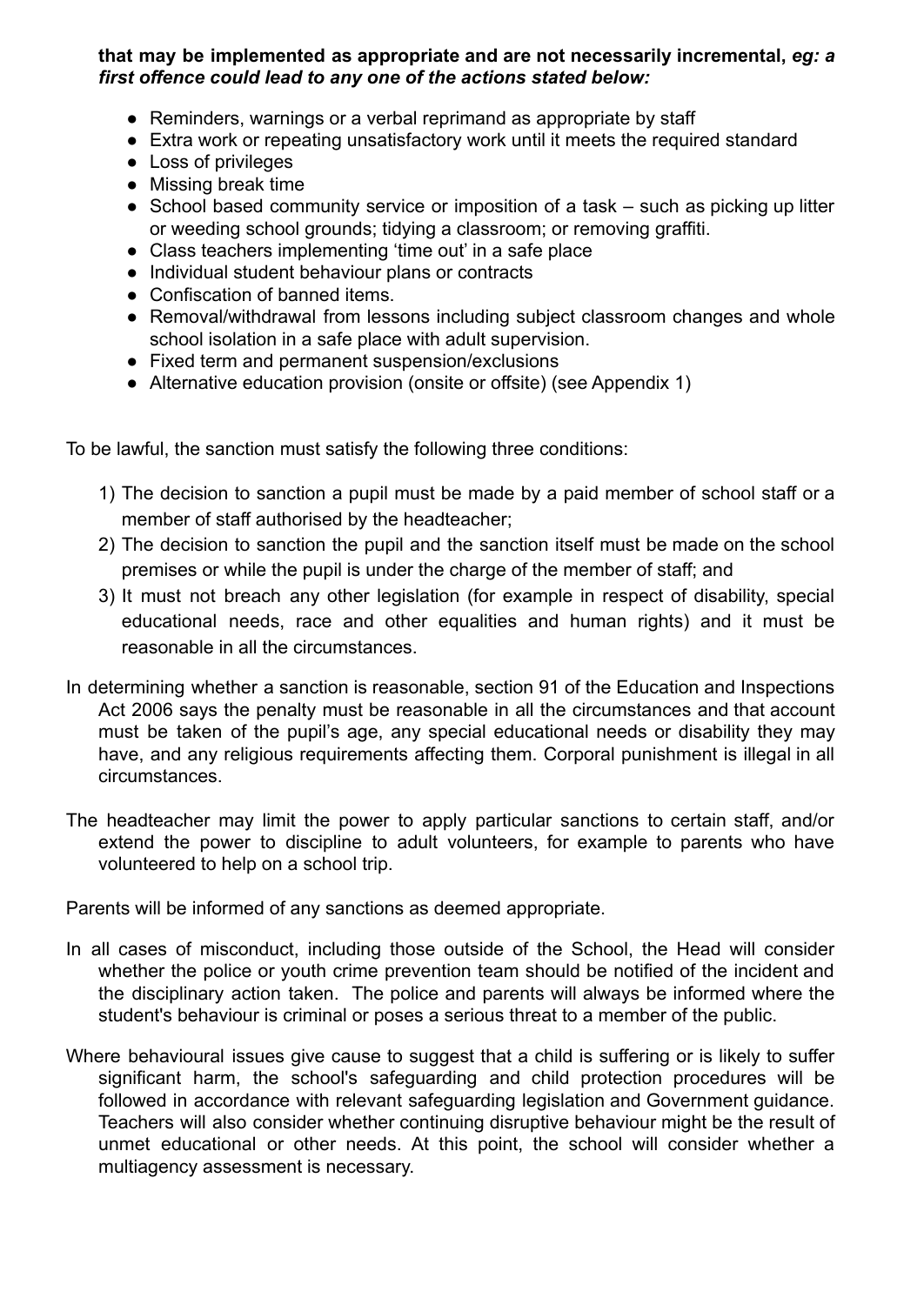Strategies to avoid continued poor behaviour:

- Developing the students' understanding and practice of appropriate social behaviour.
- Providing opportunities for individual students to have additional support and guidance e.g. mentor, emotional, literacy support social skills group, timetable modification, and the behaviour support team.
- Implementation of a Pastoral Support Plan.
- Liaising with external organisations to provide further curriculum intervention and/or social and emotional support.
- Co-ordinating individual education planning meetings.

# Measures and strategies taken to prevent all forms of bullying amongst students:

The school will take seriously and investigate any incidents of bullying or intimidation which students report. Appropriate sanctions will be put in place and restorative approaches will be applied where appropriate. Students will be offered support in order to ensure their well-being (see anti-bullying policy).

Strategies adopted to prevent bullying include:

- Citizenship and PSHE lessons
- Peer mentoring programme
- Lunchtime support
- In implementing the anti-bullying policy we will take particular care to ensure that the school abides by the Equality Act 2010 in respect of students with protected characteristics (disability, race/ethnicity, religion or belief or the lack of it, sex, gender reassignment, sexual orientation, etc.)

# **Exclusions**

The school will follow government guidance on exclusions, unless there is a good reason to depart from it. The school aims to operate within the principles of fairness and natural justice.

Please see the school's **Exclusions** policy.

# **8. Malicious allegations against staff**

- Where a student makes an accusation against a member of staff and the accusation is shown to have been deliberately invented or malicious, the Head Teacher will take disciplinary action in accordance with this policy.
- Where such an allegation is made, appropriate support will be provided to the member(s) of staff affected.

# **9. Use of reasonable force**

Any use of force by staff will be reasonable, proportionate, lawful and in line with the school's Restrictive Physical Intervention Policy. Reasonable force will be used in accordance with the DfE guidance *Use of reasonable force: advice for head teachers, staff and governing bodies* (DfE-00060-2011) and only when immediately necessary and for the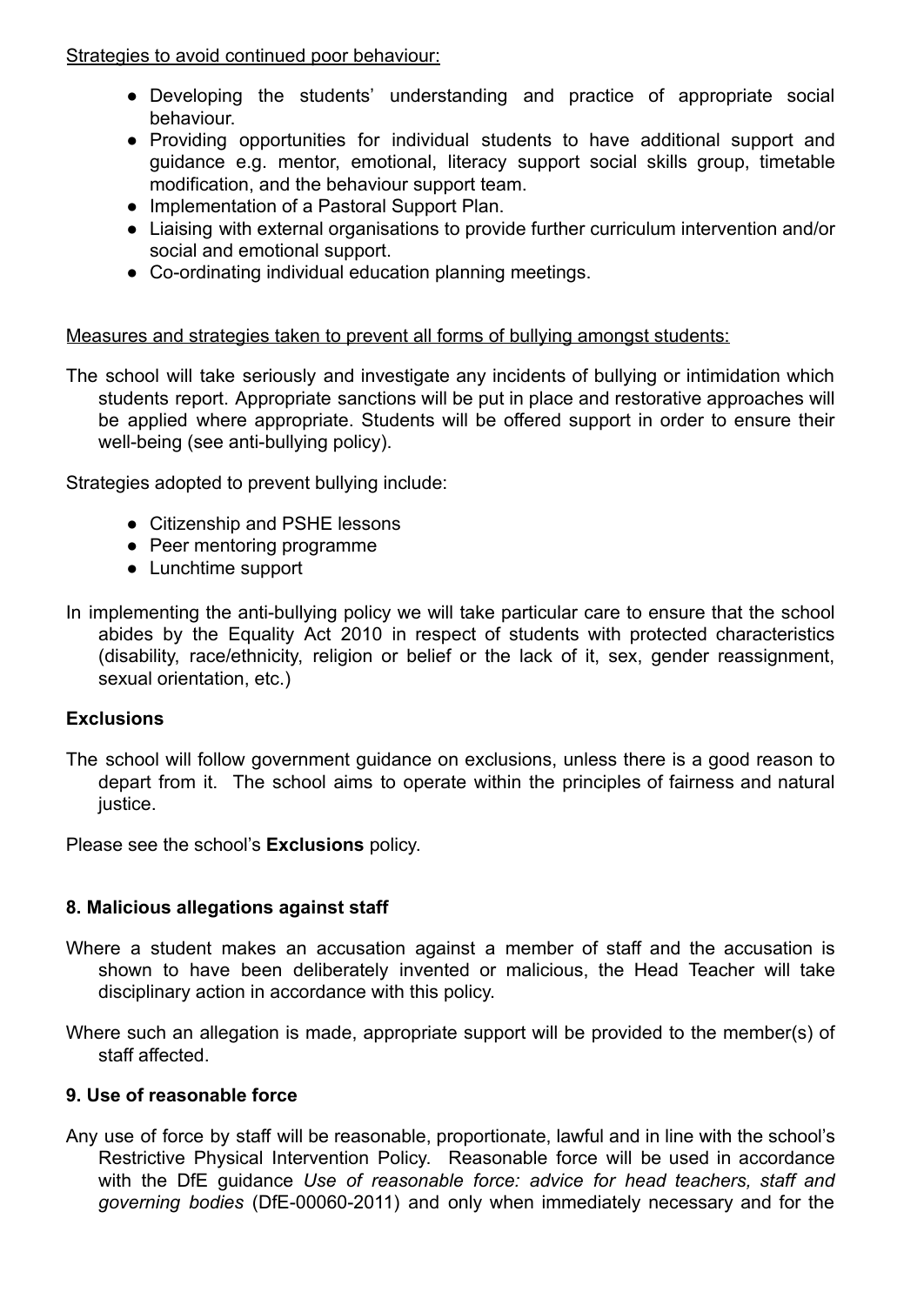minimum time necessary to prevent a student from doing or continuing to do any of the following:

- committing a criminal offence
- injuring themselves or others
- causing damage to property, including their own
- engaging in any behaviour prejudicial to good order and discipline at the School or among any of its students, whether that behaviour occurs in a classroom or elsewhere.
- Where restraint is used by staff, this is recorded in writing and the student's parents will be informed about serious incidents involving the use of force. Force is never used as a form of punishment. See also the school's separate policy on the use of restrictive physical intervention.

#### **10. Searching students**

**Informed consent:** The school staff may search a student with their consent for any item which is banned by the school rules. If a member of staff suspects that a student has a banned item in his / her possession, they can instruct the student to turn out his or her pockets or bag.

If the student refuses, sanctions will be applied in accordance with this policy.

- **Searches without consent**: In relation to prohibited items, as defined below, the Head, and staff authorised by the Head, may search a student or a student's possessions, without their consent, where they have reasonable grounds for suspecting that a student has a prohibited item in their possession.
- **Prohibited items**: Means knives or weapons, alcohol, illegal drugs, high-caffeine energy drinks, tobacco/cigarettes, e-cigarettes, matches/lighters, fireworks, pornographic images, stolen items, any item that has been or is likely to be used to commit a criminal offence, and any other items as defined as such from time to time. This list may be amended to include additional items without prior notice.
- **Searches generally:** If staff believe a student is in possession of a prohibited item, it may be appropriate for a member of staff to carry out:
	- a search of outer clothing; and / or
	- a search of personal property (e.g. bag or pencil case).
- Searches will be conducted in such a manner as to minimise embarrassment or distress. Any search of a student or their possessions will be carried out in the presence of the student and another member of staff.
- Where a student is searched, the searcher and the second member of staff present will be the same gender as the student wherever possible. To avoid discrimination under the Equality Act 2010, students who are planning to undergo, are undergoing, or have undergone gender reassignment will be treated as their acquired gender unless they request otherwise. Students who are non-binary will be allowed to choose whether they prefer to be searched by male or female staff.
- Where the Head, or staff authorised by the Head, find anything which they have reasonable grounds for suspecting is a prohibited item, they may seize, retain and dispose of that item as appropriate in accordance with the DfE guidance *Screening, searching and*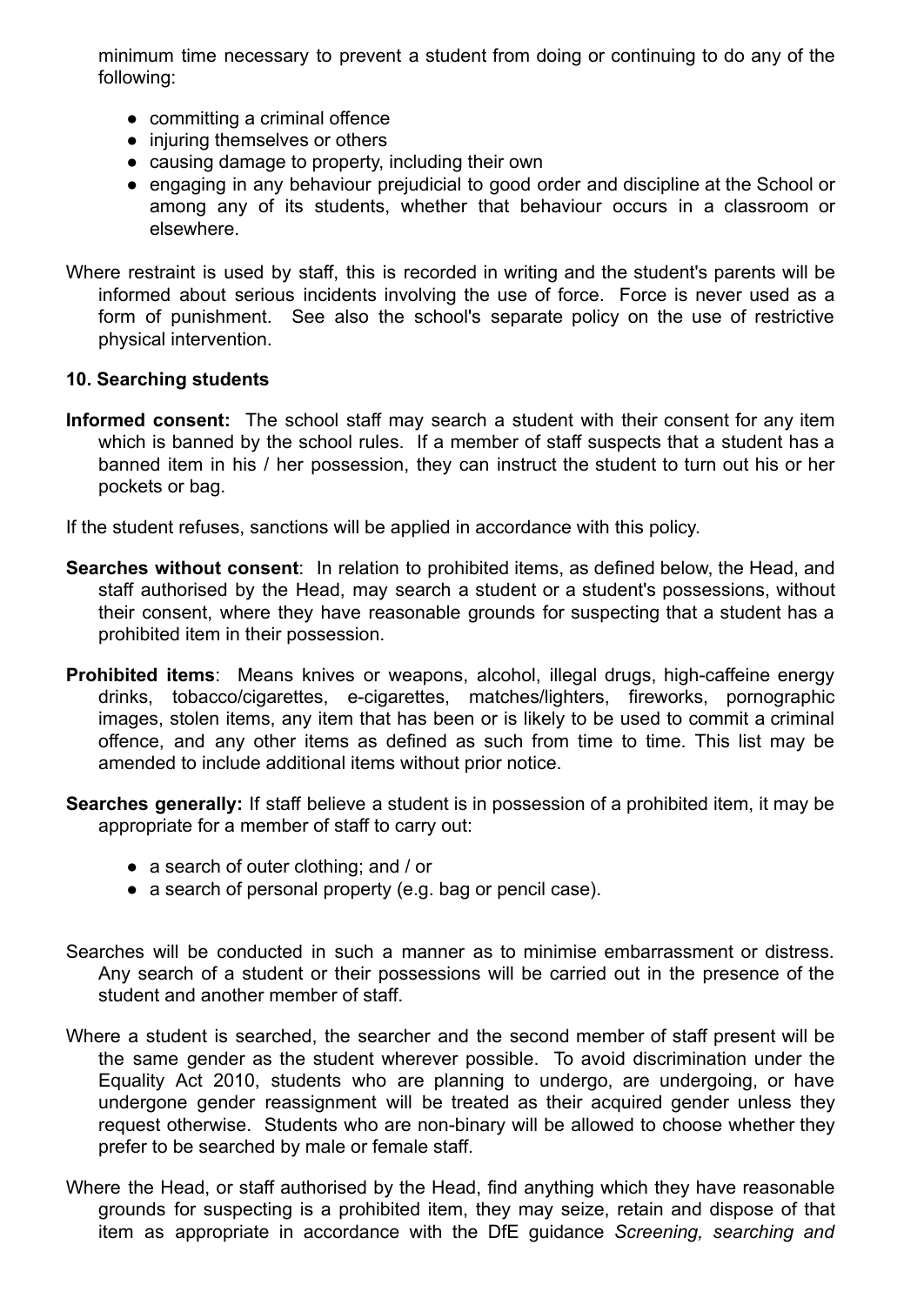*confiscation* (DfE-00056-2011). Schools are obliged to hand over any confiscated knives or other weapons, extreme pornographic images, or pornographic images of children to the police.

#### **11. Use of seclusion**

- The school's policy allows disruptive pupils to be placed in an area away from other pupils for a limited period, in seclusion or isolation. This is not intended to be used as a disciplinary sanction as such, but as a safeguarding measure that may be used if a pupil's behaviour is likely to pose a risk to themselves or other pupils. Teachers must act reasonably in all the circumstances when using such rooms. Any use of isolation that prevents a child from leaving a room of their own free will should only be considered in exceptional circumstances. The school must also ensure the health and safety of pupils and any requirements in relation to safeguarding and pupil welfare.
- Staff who feel that a pupil's behaviour is causing concern to the extent that the use of seclusion may be appropriate should immediately contact the Designated Safeguarding Lead or their deputy. The DSL / Deputy DSL is responsible for ensuring that pupils are kept in seclusion no longer than is necessary and that their time spent there is used as constructively as possible. Pupils must also be allowed appropriate time to eat or use the toilet.

#### **12. Parents and carers**

Parents and carers must insist that their child contributes positively towards the disciplined learning environment by:

- Ensuring that their child goes to school, on time and properly equipped.
- Support the school policies and guidelines for behaviour and discipline.
- Letting the school know about concerns or problems that might affect their child's work or behaviour.
- Taking an interest in the work their child does and encourage high personal standards.
- Providing conditions that support and encourage homework and other opportunities for home learning.
- Attending Parent Consultation Evenings and other appropriate meetings organised by the school.

The school will endeavour to resolve low-level behaviour issues in-house, but if misbehaviour is severe or persistent, we will call parents/carers to attend meetings to discuss the underlying reasons for the behavioural problem and how to work together to improve the situation.

# **13. Evaluation / monitoring / performance**

The School will evaluate and monitor performance:

● through annual and ongoing dialogue with students throughout the year via individual meetings with students or through the year and school council meetings

By evaluating the success of the policy the School will consider to what extent:

- Students demonstrate positive respect for others.
- Students demonstrate high levels of a positive attitude and effort in their studies.
- Students demonstrate good attendance.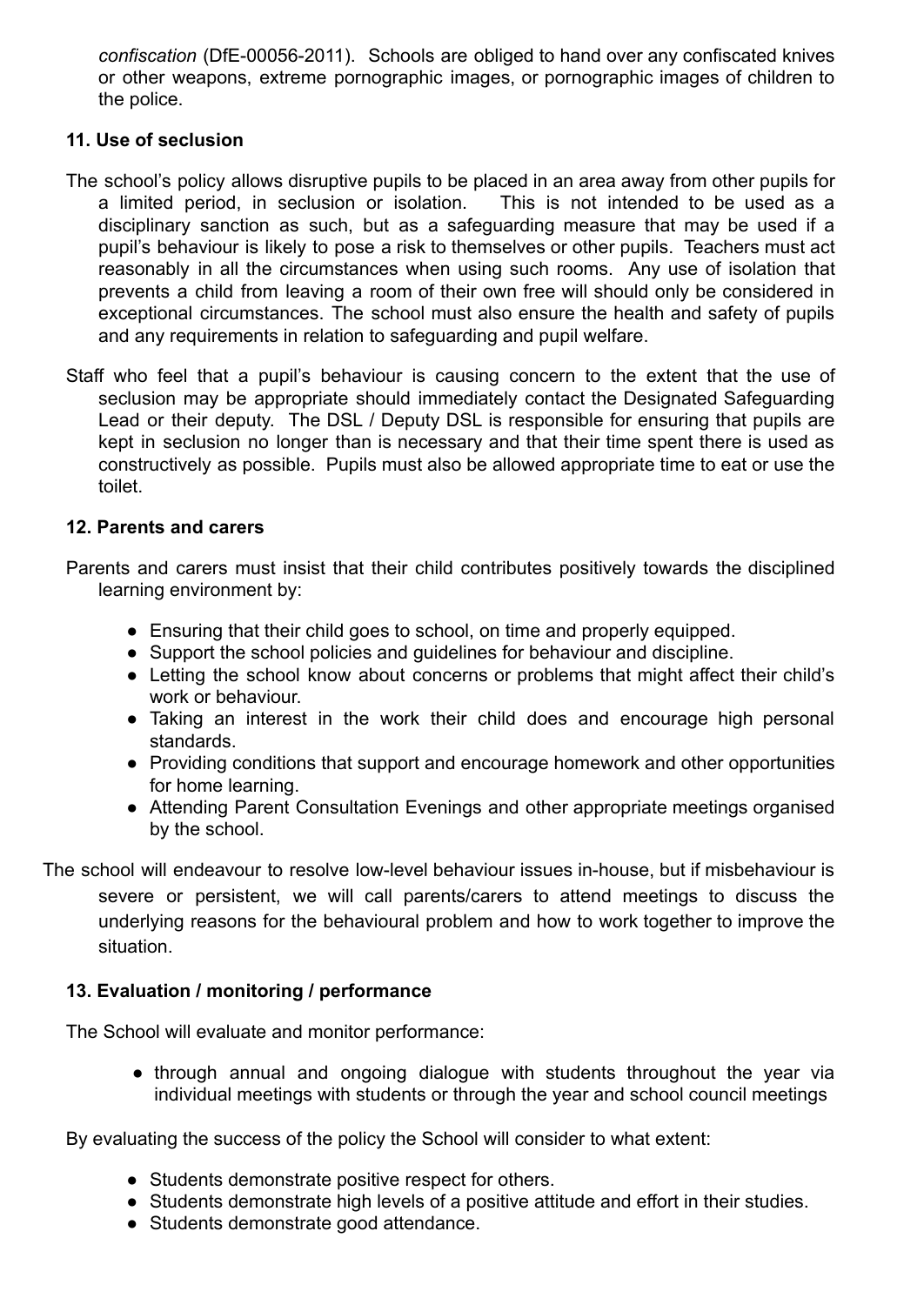| <b>Misbehaviour</b>                                                                                                                                                                                                                                                                                                                                                                                                                                                                                                              | Actions that may be considered                                                                                                                                                                                                                                                                                                                                                                                                                                                                                 |
|----------------------------------------------------------------------------------------------------------------------------------------------------------------------------------------------------------------------------------------------------------------------------------------------------------------------------------------------------------------------------------------------------------------------------------------------------------------------------------------------------------------------------------|----------------------------------------------------------------------------------------------------------------------------------------------------------------------------------------------------------------------------------------------------------------------------------------------------------------------------------------------------------------------------------------------------------------------------------------------------------------------------------------------------------------|
| Level 1:<br>Single or occasional incident(s) of:<br>Lateness / forgetting equipment<br>÷,<br>Failure to complete work set,<br>$\blacksquare$<br>including homework<br>Lack of attention,<br>effort<br><b>or</b><br>motivation<br>Low-level disruption in class<br>$\overline{\phantom{a}}$<br>offensive<br>Inappropriate<br>or<br>$\qquad \qquad \blacksquare$<br>language (not including verbal<br>discriminatory<br>abuse<br>or<br>language)<br>Inappropriate clothing<br>Level 2:                                             | Verbal reminder about behaviour<br>standards and the reasons for<br>them:<br>Verbal reprimand<br>Verbal warning<br>Extra<br>work,<br>repeating<br>or<br>unsatisfactory work<br>Informal conversation with class<br>teacher, DSL and/or Headteacher<br>to determine the cause(s) of the<br>misbehaviour and/or identify any<br>underlying safeguarding issues,<br>unmet educational needs, etc.                                                                                                                 |
| Persistence of any misbehaviour listed<br>under Level 1, OR any incidence of:<br>Verbal abuse of another pupil<br>$\overline{a}$<br>Verbal abuse of a staff member<br>Ignoring or<br>disrespecting<br>$\overline{\phantom{0}}$<br>instructions given<br>by a staff<br>member<br>Significant disruption in class,<br>$\blacksquare$<br>which interferes with other pupils'<br>learning<br>Use of any language that is<br>racist,<br>sexist,<br>homophobic,<br>otherwise<br>transphobic<br>or<br>discriminatory under the Equality | Any or all of those listed above, and/or:<br>Being sent out of class to an<br>isolation or seclusion room or the<br>school office for a limited period<br>(usually<br>after<br>verbal<br>two<br>warnings)<br>Formal written warning<br>$\overline{\phantom{0}}$<br>Formal<br>meeting<br>with<br>Headteacher<br>Restorative justice (being asked<br>apologise<br>to the<br>person<br>to<br>affected<br>and<br>the<br>atone<br>for<br>misbehaviour,<br>e.g.<br>by<br>doing<br>another pupil's chores; paying for |
| Act 2010<br>Unintentionally<br>endangering<br>safety of another person<br>Minor damage to school property<br>-<br>Bringing items that are prohibited<br>by school rules, but not illegal, to<br>school<br>Misuse of ICT                                                                                                                                                                                                                                                                                                          | damage; removing litter / graffiti)<br>Mentoring,<br>emotional<br>literacy,<br>mental wellbeing and behaviour<br>support<br>Letter home to parents or carers<br>Loss of privileges / miss break<br>time<br>Confiscation of prohibited items                                                                                                                                                                                                                                                                    |